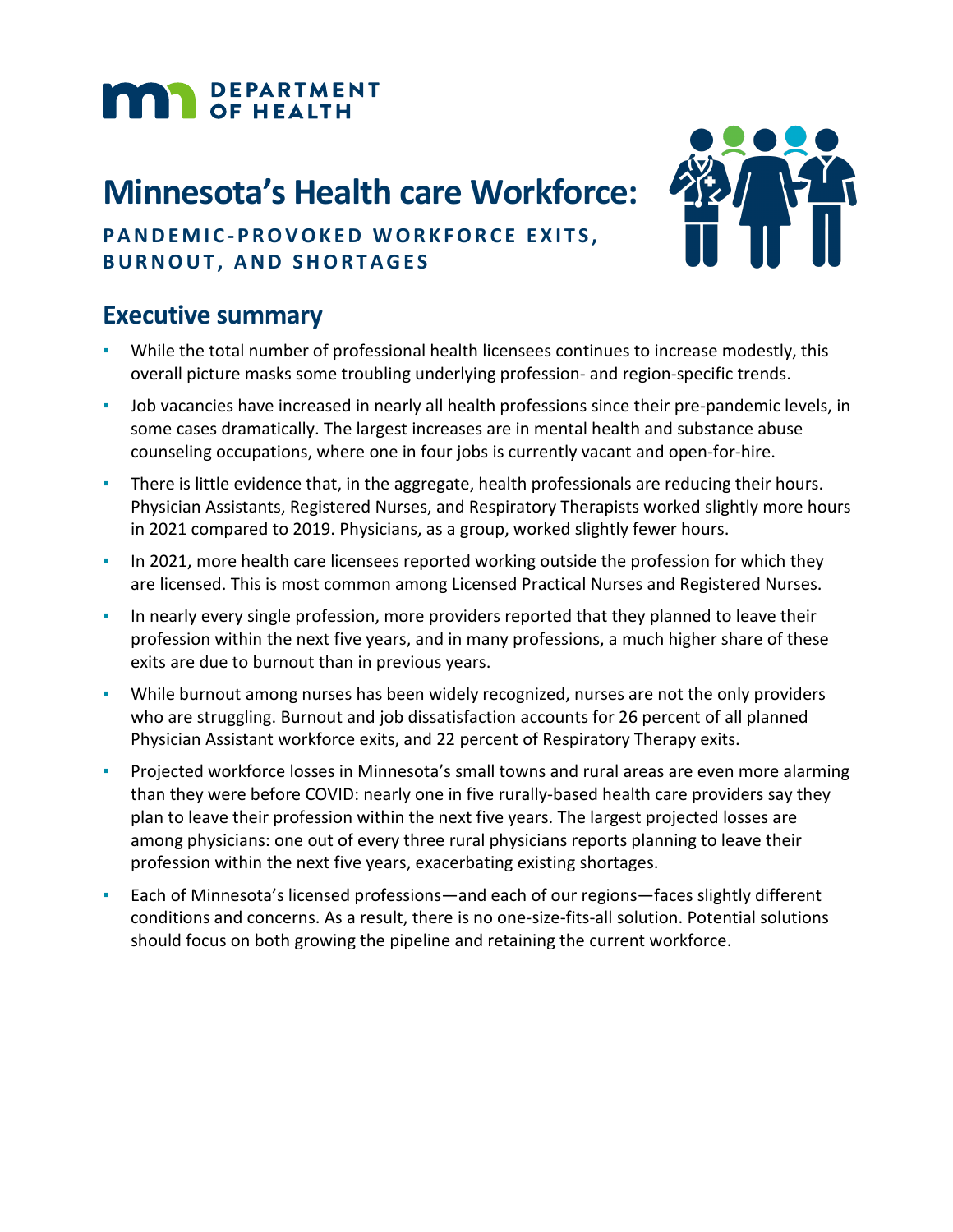# **What is happening with Minnesota's health care workforce?**

Anecdotal and industry reports of alarming workforce shortages and insufficient access to care are in the local and national news almost daily. These accounts suggest that early retirements, turnover, reduced hours, and high burnout levels threaten a health care system that was overburdened and plagued with workforce shortages well before COVID hit.<sup>i</sup> This article summarizes new data from the Minnesota Department of Health's (MDH) [Health Care](https://www.health.state.mn.us/data/workforce/method.html) Workforce [Survey](https://www.health.state.mn.us/data/workforce/method.html) to investigate turnover and workforce exits among Minnesota's licensed health care workforce, including physicians, physician assistants, nurses, respiratory therapists, and licensed mental health providers.<sup>ii</sup> Unless otherwise noted, the data in the charts below come from the 2019 calendar year survey and the October-December 2021 survey, when our regular survey was re-instituted after several months of administering a COVID-specific survey. Note that unlicensed providers, notably Certified Nursing Assistants, Home Health Aides, and Personal Care Assistants, are not included in this report as they are not included in the licensing survey, being certified rather than licensed. Some of the worst reports of shortages are in this segment of the workforce, so the full effects of COVID on the health care workforce are almost certainly understated here.

#### The number of people who hold licenses in health care professions continues to grow modestly

While being licensed to practice in a health profession does not guarantee that a person is actually practicing, the number of license holders is, in effect, a count of the full potential labor supply. That number continues to modestly increase across all but one profession. In June 2020, there were a total of 237,995 license-holders in health care.<sup>[iii](#page-7-2)</sup> By December 2021, that number had risen to 245,056, an indication that—in the aggregate, at least—new licensees continue to offset retirements and other license lapses. The only profession to experience a net reduction in the number of active license holderswas licensed practical nursing, and that decline is part of a longer trend, as more nurses opt for the higher-level registered nursing license.

However, the modest overall increase in the number of Minnesota health care licensees conceals a great deal of turbulence under the surface, as we will see.

#### Health care job vacancies are on the rise

Job vacancy rates are a leading indicator of workforce shortages. Vacancy rates are the share of open-for-hire positions in a given occupation, and the measure includes hiring for both existing and newly created positions. As shown in Figure 1, vacancy rates in 2021 were substantially higher than those in 2019 across many licensed occupations, including nursing; mental health and substance abuse counseling; physical therapy; and respiratory therapy. These data provide a broad scale quantitative picture that supports the growing number of industry-specific anecdotes: health care employers are struggling to find the workers they need, and COVID has exacerbated the situation. Perhaps most alarming is the sharp rise in vacancies for mental health and substance abuse counselors: for every 100 jobs in this profession, 26 are currently open. This increase is perhaps reflective of the so-called "second wave" or "second pandemic"—the mental health pandemic resulting from anxiety, stress, depression, and other disorders brought about by the COVID-19 pandemic.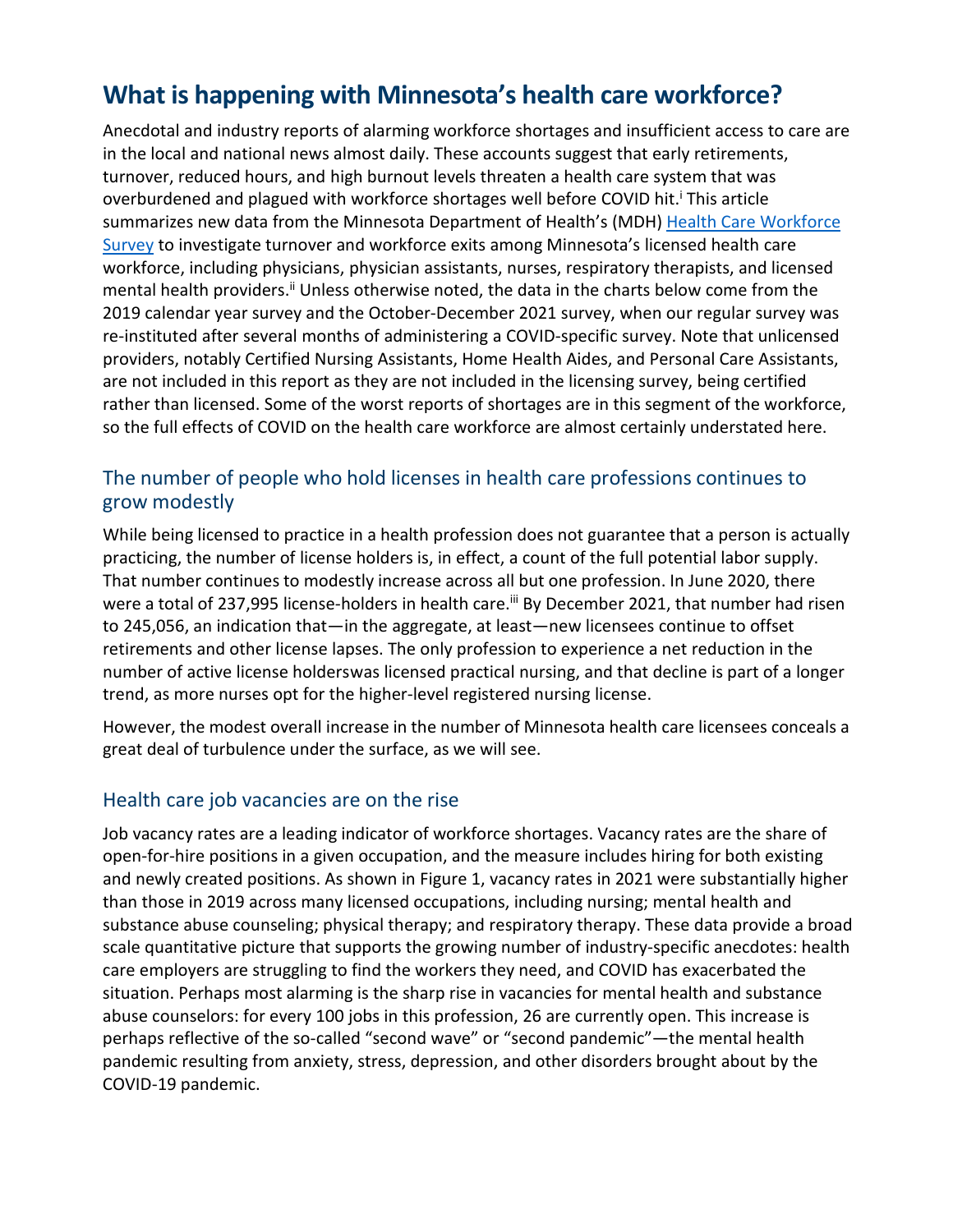

**Figure 1. Job vacancy rates in select health care occupations, 2019 and 2021**

Data source: Department of Employment and Economic Development Job Vacancy Survey; second quarter 2019 and second quarter 2021 vacancy rates.

#### More health professional licensees are choosing not to work within their profession

Why are we seeing increased job vacancies in key health occupations? One clear cause is turnover. Widespread reports throughout 2020 and 2021 suggested that health care workers in all settings and across all professions quit during the pandemic—either to seek out more attractive work arrangements within health care, or to work outside the profession, either temporarily or permanently. The data in Figure 2 shows that an increased share of licensed providers are currently not working in a job that is related to their professional license. For example, between two to three percent *more* licensed practical nurses, registered nurses, physician assistants, physicians, and respiratory therapists are now doing something other than working in their chosen professions, compared to 2019.<sup>iv</sup> These increases appear relatively modest, but they are certainly large enough to be felt. A three percent increase in RNs who are working outside nursing, for example, represents a loss of more than 3,500 Minnesota nurses.



**Figure 2: Share of providers who report that they are not working in a position related to their health care license, select professions, 2019 and 2021**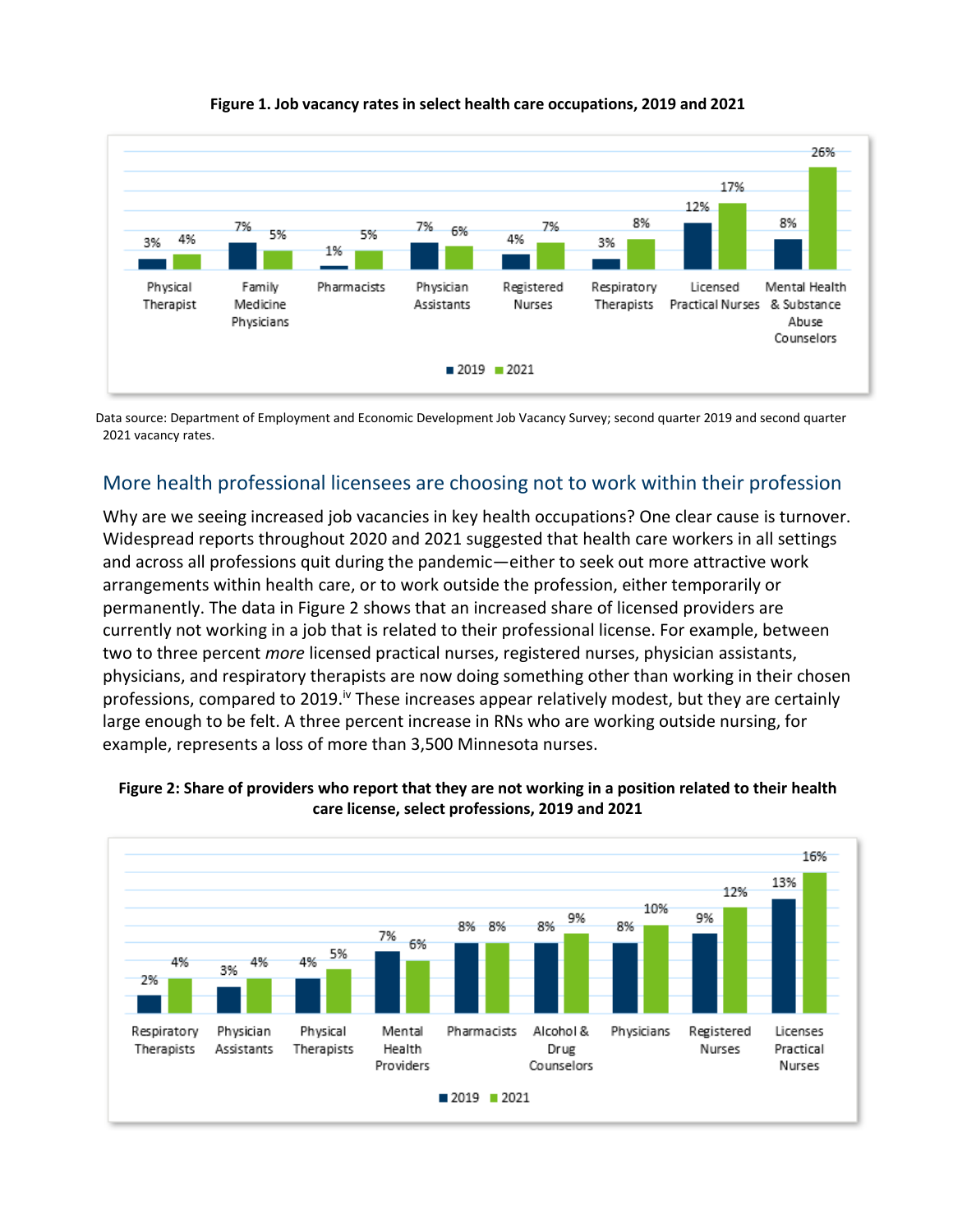### More providers are planning to leave their professions

Across nearly all professions for which MDH collects survey data, an increased share of providers report that they plan to leave the workforce within the next five years (see Figure 3). Any such increase is concerning, because the state is already facing a shortage of providers in critical occupations. However, in some cases the increases are alarming. In particular: more than onequarter of respiratory therapists; 22 percent of licensed practical nurses; 20 percent of physicians; and 19 percent of registered nurses report that they plan to leave their profession within the next five years. With the exception of licensed alcohol and drug counselors, the proportion of providers who report planning to leave has increased in all professions since 2019.



#### **Figure 3: Share of licensed providers who plan to leave their profession within the next five years by profession type and year**

## Burnout is driving a larger share of workforce exits

The most commonly cited reason for leaving the health care workforce is always retirement. However, the share of providers who say they will leave to retire in the next five years has decreased, and the share citing burnout has increased *across all licensed health professions* (see Figure 4). Among providers who report that they plan to leave their profession within the next five years, physician assistants (PAs), followed by respiratory therapists (RTs), are the two professions most likely to cite burnout or job dissatisfaction as the reason. PAs, and especially RTs, regularly work in acute care settings such as hospitals and urgent care facilities. So while this finding may not be surprising, it is a clear example of the devastating effects of COVID on of the workforce.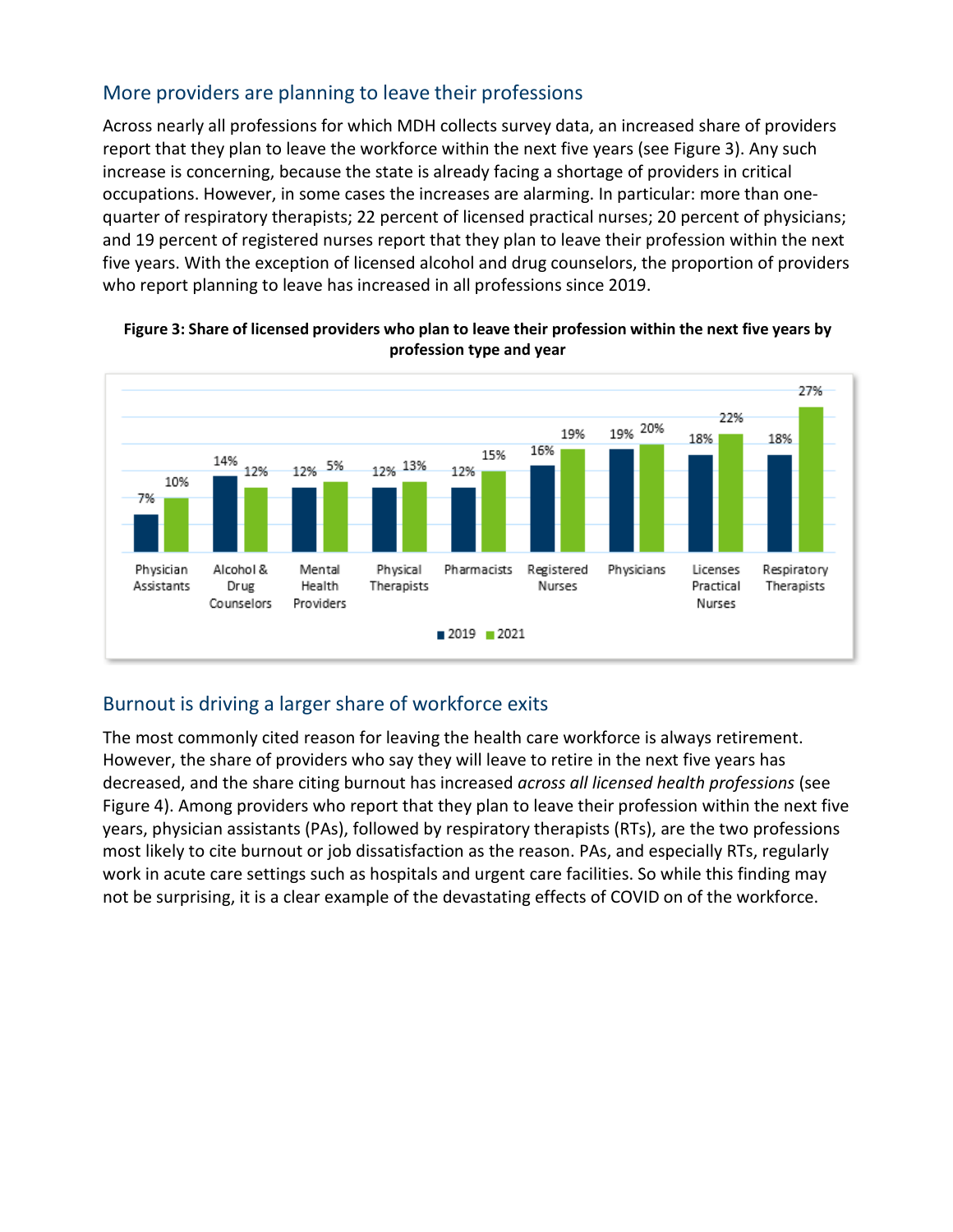

#### **Figure 4: Share of planned exits that are due to burnout or job dissatisfaction**

#### Many frontline health care providers are working more (not fewer) hours

Another potential concern is whether large numbers of health care providers are choosing to cut back their work hours as the result of burnout or fatigue. Figure 5 shows the work hours of the four provider types that are among the most likely to be caring for COVID patients: physician assistants, physicians, registered nurses, and respiratory therapists. Specifically, we are looking to see whether there has been an aggregate shift toward working fewer hours in 2021 compared to 2019. As we can see, changes in hours worked vary by profession type, and but are generally modest. Physician assistants, registered nurses, and respiratory therapists—many of whom work in acute care on the front lines of the pandemic—were actually likely to be working *more* hours in 2021 compared to 2019. Physicians, on the other hand, tended to be working fewer hours.



**Figure 5. Weekly hours worked in select health care occupations, 2019 and 2021**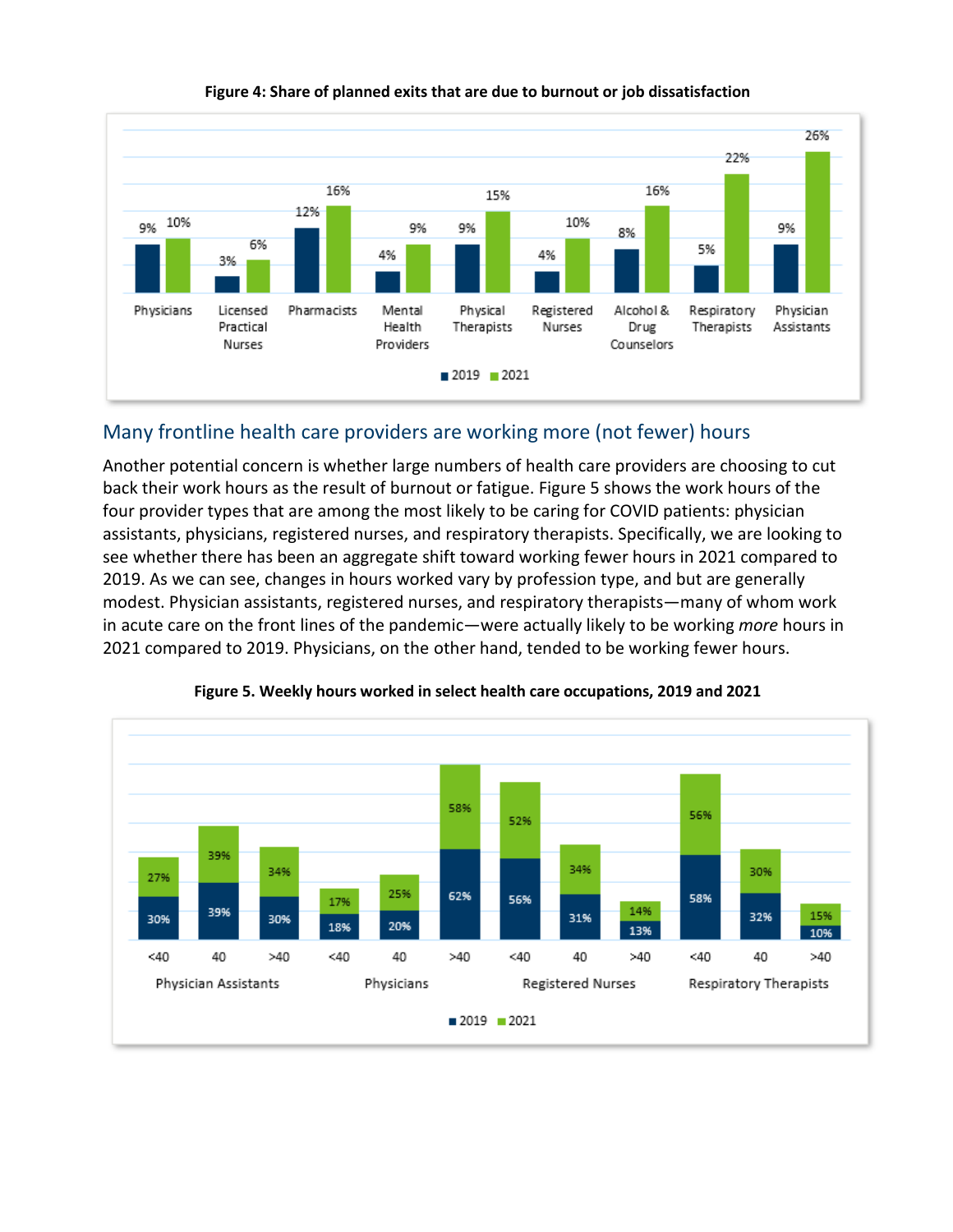#### Rural areas, already in shortage, are at an even higher risk of workforce losses

As concerning as the workforce losses are for the state as a whole, it is important to take special notice of our rural communities. Figure 6 sets the stage here by showing the population to provider ratio (that is, the number of people to every one provider) for select licensed professions in urban compared to rural areas. As we can see, with only one exception (Licensed Practical Nurses) rural areas regularly have more than twice the number of people for every one provider. Even before COVID hit, we saw a variety of serious patient- and system-level effects as the direct result of these shortages: long wait times to see providers; long travel distances to access care (particularly specialty care); a shortage of beds; and hospital and clinic service line closings.



**Figure 6: Population to Provider Ratio in Urban versus Rural Areas of Minnesota, 2021**

COVID has not improved this situation. As shown in Figure 7 below, rural providers are all more likely to report that they plan to leave their profession within the next five years. Indeed, if the self-reports are correct, Minnesota could lose nearly one-third of its rural physicians and one-fifth of its rural physician assistants, leaving gaps in care that would be extremely challenging to fill.



**Figure 7: Share of providers in urban versus rural areas who plan to leave their profession within five years, 2021**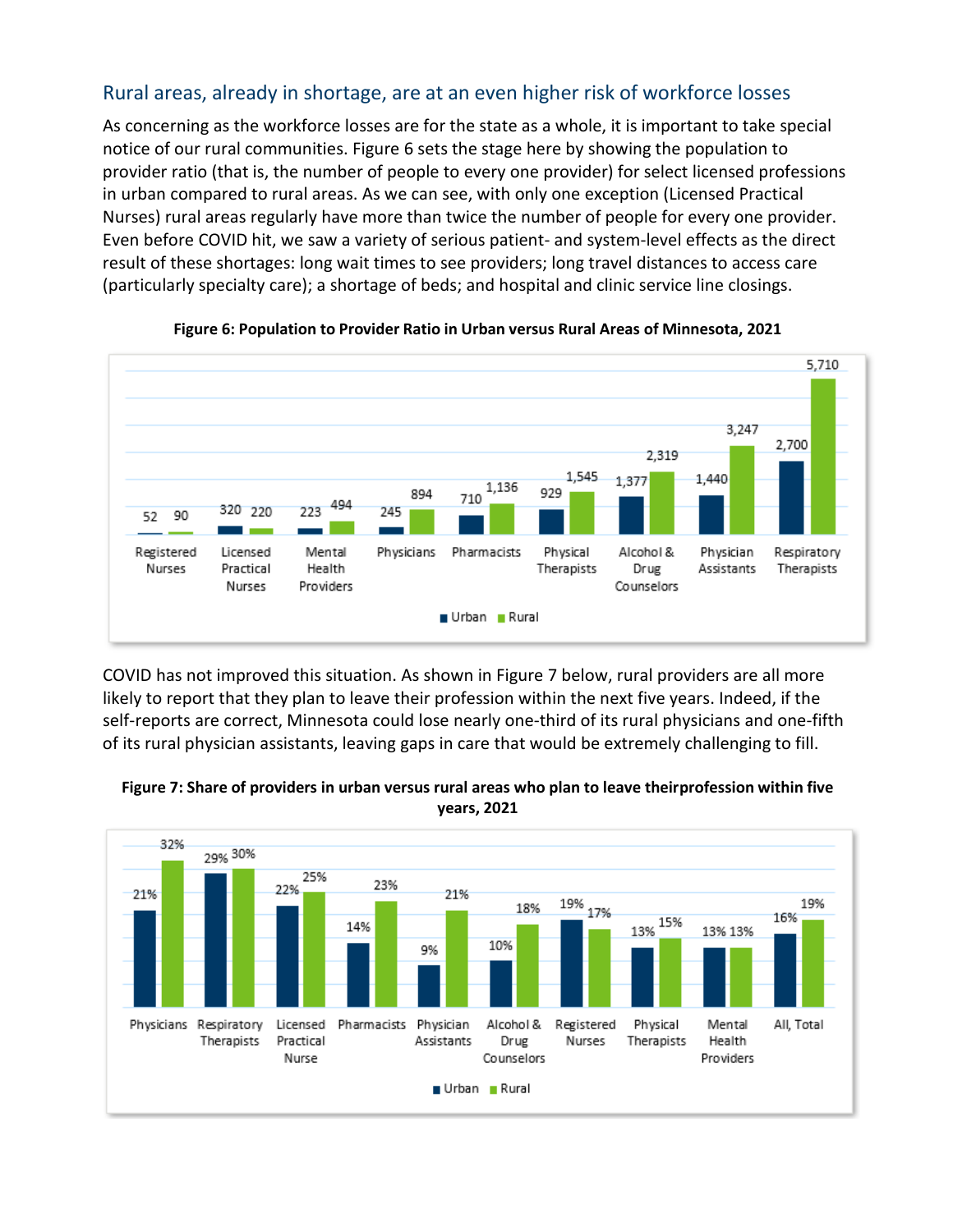## **Conclusion: There isn't a magic bullet**

The data presented here paint a fairly alarming picture. With populations growing and baby boomers aging, health care services are needed more than ever. Workers are already in scarce supply, and the next five years very likely will usher in a wave of retirements and premature exits that cannot be fully replaced by the current level of new entrants into the workforce. We are right to search for a fix. However, very likely there isn't a single fix. This multifaceted issue needs a multisectoral solution that involves all aspects of workforce development, recruitment, and retention.

Our first charge must be to stop the leaks; health care employers have to focus on retention. Given the cost and the length of training required for many of these positions, we cannot rely exclusively on training new providers to address the immediate problem. Health care workers need more than appreciation; employers must do more to address burnout. Jobs should be as safe, flexible, lucrative, and family-friendly as possible.

Second, we have to continue to grow the supply chain; health professional education programs need to expand education and clinical training opportunities—particularly in rural and small town areas of the state so their graduates are rural practice-ready.

Third, workforce recruitment and retention efforts need to reach across all levels of the workforce—focusing solely on the nursing or physician shortage will have impact, but alone will not solve the health care workforce crisis. The stress and shortages that have created the current crisis affect all aspects of the workforce. Targeted solutions are needed for other critical members of the health care team, such as physician assistants and respiratory therapists, who are also exhibiting high levels of burnout and planning early exits.

Finally, the state must engage all sectors and policy levers at its disposal to grow and nurture the health care workforce pipeline. Loan forgiveness for health care providers, scholarships, stipends and career exploration initiatives for new and dislocated workers, and programs aimed at increasing the diversity of the workforce are all good places to start.